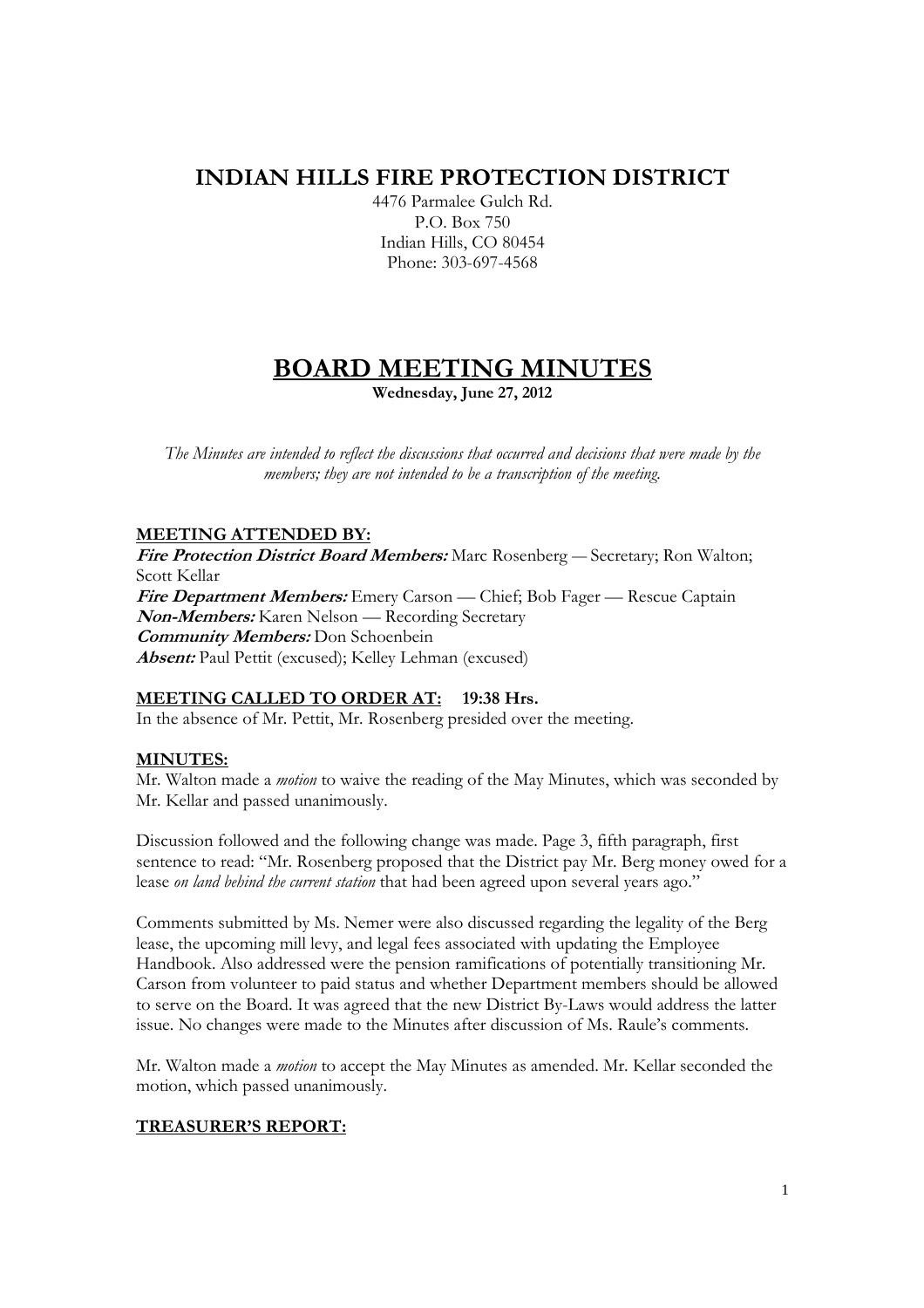## **Financial Reports**

It was noted that one page of the checks summary was missing. As such, it was decided to table the Financials.

## **DEPARTMENT/OFFICERS' REPORTS:**

### **Fire Marshal — Randy Rudloff**

Not present; no report submitted. Ms. Nelson shared that Mr. Rudloff had imposed penalties on several residents for fire ban violations. Because of the grave fire danger, current penalties include a \$1,000 fine and mandatory court appearance. Conversation also occurred about the County prohibiting fireworks in unincorporated Jefferson County.

## **Chief's Report — Emery Carson**

A report was distributed and various items were discussed. Mr. Carson began by stating that the owner of the property being considered for the substation had requested that the District submit an offer. It was noted that an appraisal was needed.

Mr. Carson turned conversation to the new issue of *Smoke Signals* that had been distributed and shared the cost savings that had been realized as a result of complying with direct mail requirements. Positive feedback regarding the issue was shared.

Conversation moved to the issue of Jefferson County wanting to use the station as a polling place for the November elections. After discussion regarding where the polling places would be in the District and addressing security issues of allowing the public on site, it was agreed that the station could be used as a polling place.

Discussion moved to ambulance collections. Mr. Carson noted that \$5,639.74 had been received that month. In a related topic, Mr. Carson shared that there were no plans for the sale of the retired ambulance (apparatus 384) at that time. In addition, the title had still not been received from Mr. Batista for the new ambulance (apparatus 385).

Mr. Carson confirmed that the fireworks show had been cancelled and concluded his report by providing details about the 14 calls for the month. As an aside, Mr. Carson also shared that the mill levy would not be voted on until the 2017 election and noted that a combination access lock had been placed on the Noble garage. Further conversation occurred regarding arson activity in Teller and El Paso Counties. Mr. Carson shared that the youths arrested for local arson activities were scheduled to be sentenced in the next few weeks and added that the family had moved out of the District.

# **Fire Captain — Marc Rosenberg**

Mr. Rosenberg relayed that the new gas detector had been used that day. He explained calibration procedures and costs for the detector.

#### **Rescue Captain — Bob Fager**

Mr. Fager said that the new ambulance (apparatus 385) had been set up and transported its first patient. A second set of drugs and a new computer had been purchased for the ambulance. Mr. Fager explained to the Board that an intraosseus kit was needed at a cost of \$1,008.95. Mr. Schoenbein affirmed that such equipment was essential. Discussion followed about its use and the shelf life of various components. Mr. Fager noted that new lettering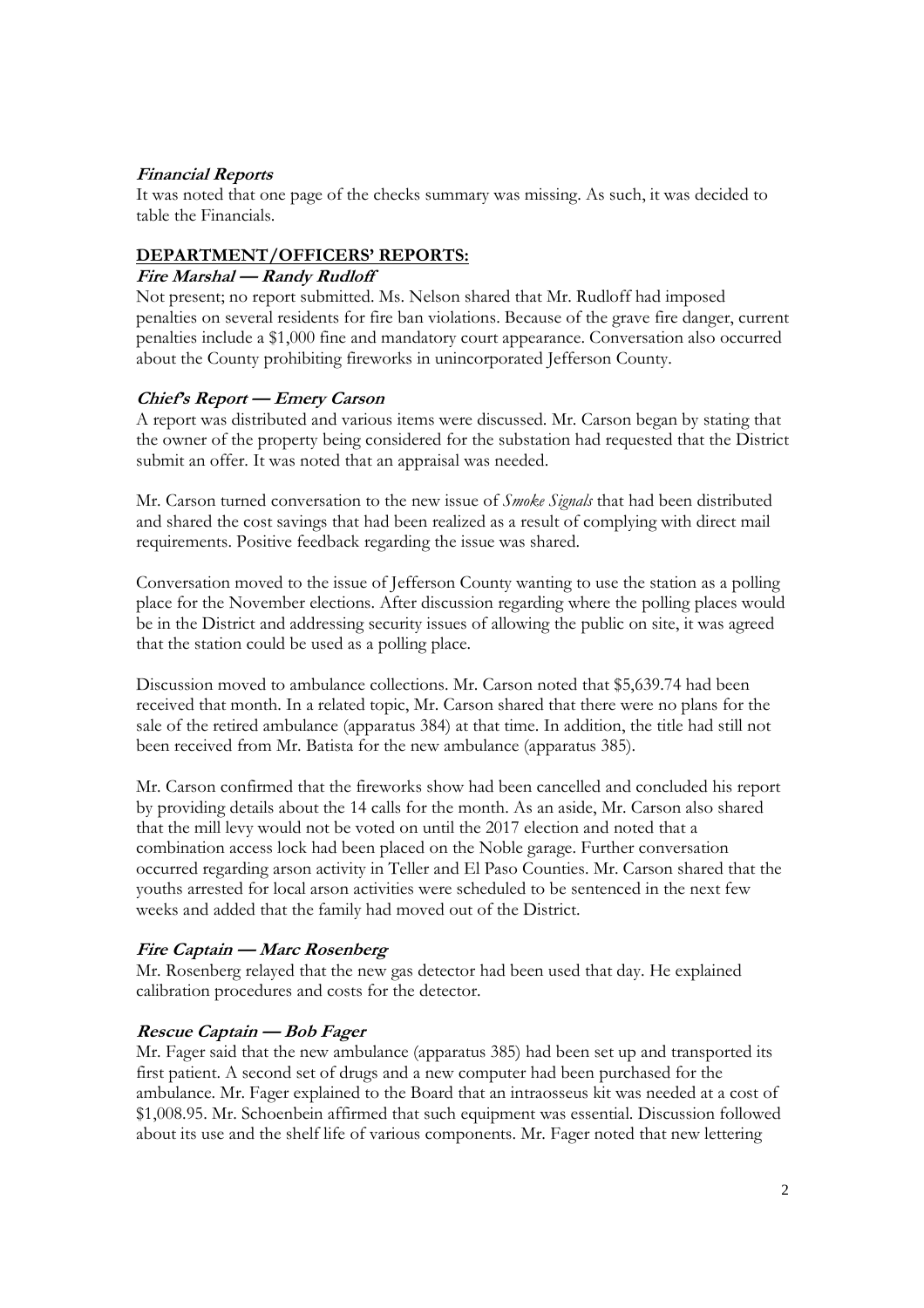was also needed for apparatus 385. Conversation followed about pricing and various vendors.

Mr. Fager next shared that a new reporting system (Rescue Bridge) was being considered for incident management. Lengthy discussion followed whereby Mr. Fager explained the software's features, costs, and benefits, including faster input and touch screen use. It was agreed that Department members would run a trial version and return to a future Board meeting with a recommendation.

# **OLD BUSINESS:**

**District By-Laws**  Tabled.

## **Communications System**

Because of Mr. Pettit's absence, discussion was brief. Board members agreed that a plan design and timeline needed to be reviewed. In addition, Mr. Kellar noted that a contract is needed with Grazi Communications in order to keep costs in line. It was agreed that a Special Meeting needed to be scheduled to discuss the communications system.

## **Chief Position**

Brief discussion occurred on the topic. It was decided to discuss the Chief position in a Special Meeting. As an aside, the question was raised regarding whether a member has to retire from volunteer status before drawing a pension from the FPPA. It was agreed that Ms. Nelson would look into getting an answer.

#### **NEW BUSINESS:**

#### **Grants**

Mr. Kellar passed around a handout detailing potential grant programs for the District. Included were grants from the Assistance to Firefighters (AFG), CDPHE, and Homeland Security. Discussion followed about the various programs. Mr. Schoenbein volunteered to help Mr. Kellar get an AFG grant submitted on behalf of the Department by July 6 for extrication tools. Conversation followed about the specific statistical data and other information required to submit the grant request.

# **Pension Signatories**

Tabled.

Mr. Kellar made a *motion* to hold a Special Meeting on Monday, July 9 at 7:30 pm to discuss the District by-laws, Chief position, communications system, and account signatories. Mr. Walton seconded the motion, which passed unanimously.

# **Checks**

Since the financial report was incomplete, Board members decided to review the checks individually in order to approve them. It was decided to hold check #11823 to Mr. Berg for \$20 based on Ms. Nemer's advice.